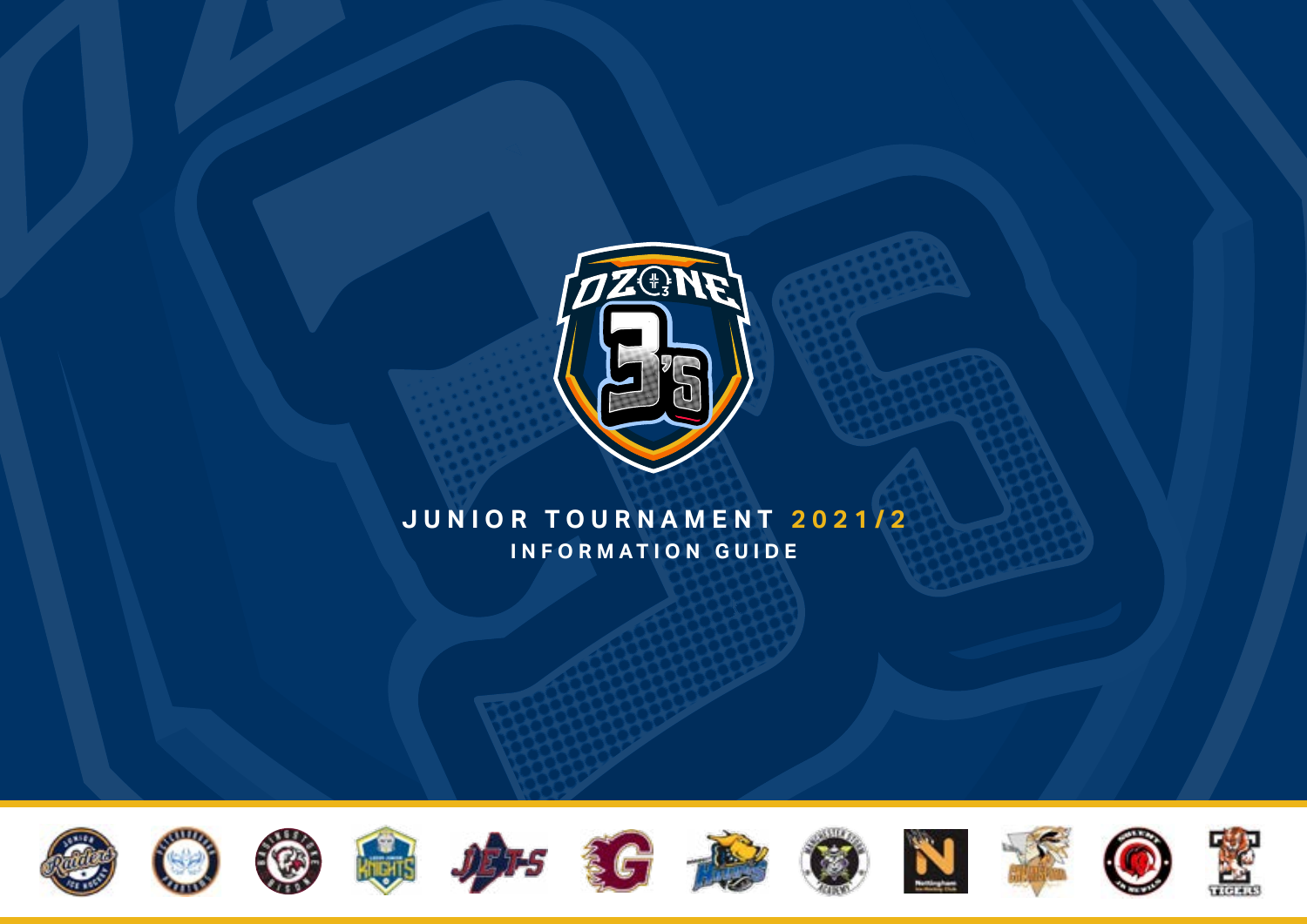

# **WELCOME TO THE OZONE 3' S**

WE'RE THRILLED TO ANNOUNCE THE OZONE 3'S TOURNAMENTS HERE AT THE OZONE RINK. THE OZONE 3'S TOURNAMENTS WILL TAKE PLACE THROUGHOUT THE HOCKEY SEASON FOR U12, U14 AND U16 AGE GROUPS WITH BOTH A AND B DIVISIONS. THESE TOURNAMENTS WILL LEAD TO A NATIONAL FINALS AT THE END OF THE REGULAR SEASON.

> **IT'S NEW, IT'S UNIQUE, IT'S FAST, IT'S OZONE 3'S** DO YOU WANT A TASTER? **[CLICK HERE](https://www.youtube.com/watch?v=4IZcCiPRw9c&list=PLHy_8d9oGL4YXYW9_giOF78JRPIqm8QOT&index=13)**

> > **OZONE ICE RINK** Unit 4, Western Trade Centre, Western Road, Bracknell, Berkshire, RG12 1RW

01344 453005 info@ozonerink.co.uk

**ozonerink.co.uk ozonehockey.co.uk**





**@ozonehockey** lO.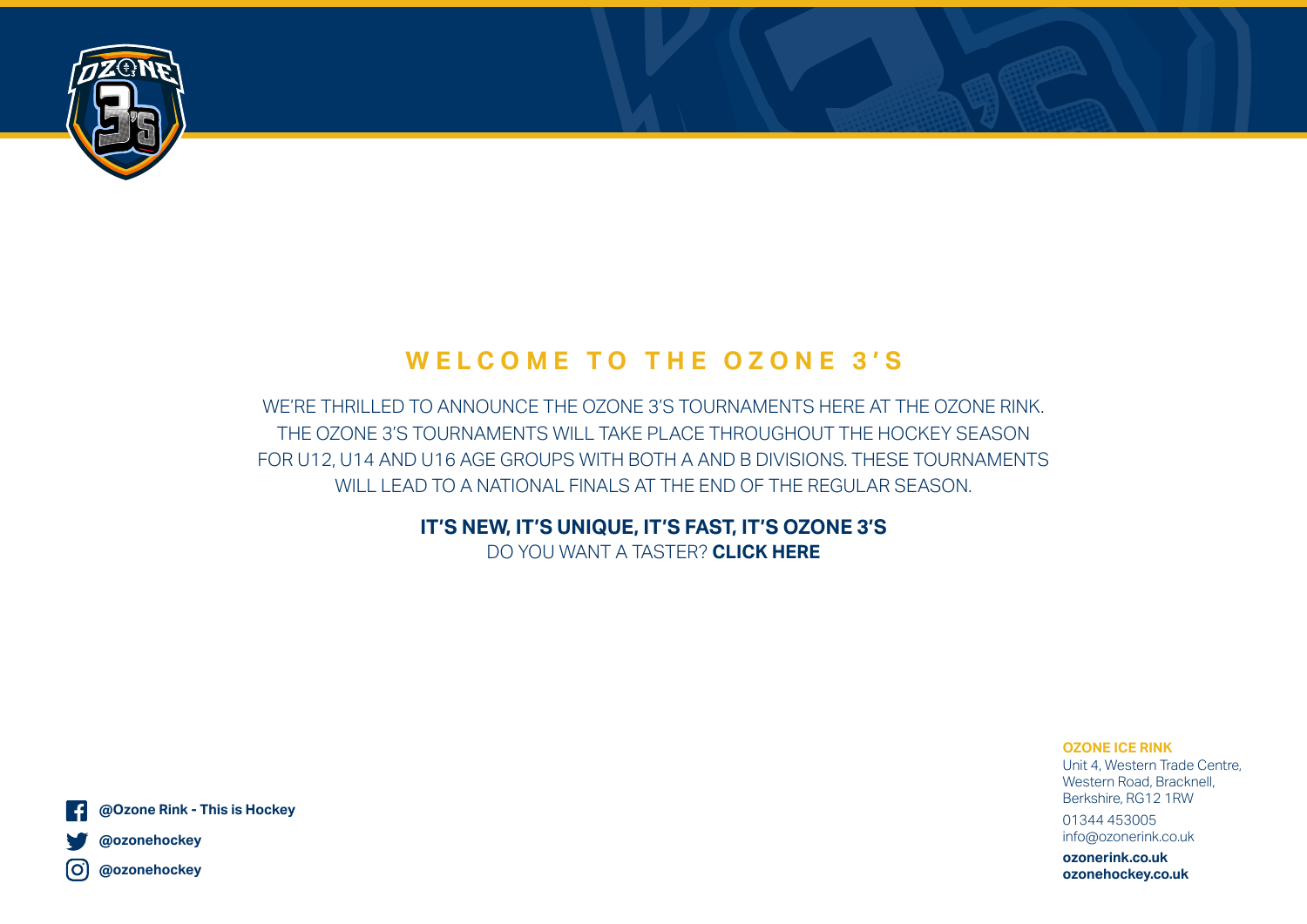

# **TOURNAMENT FAQ'S**

### **HOW LONG ARE THE GAMES?**

FOR THE U10/U12'S, GAMES WILL BE X1 18 MINUTE PERIOD ON A RUNNING CLOCK, CHANGES ON THE BUZZER. U14/U16'S, GAMES WILL BE X2 13 MINUTE PERIODS ON THE FLY ALSO WITH A RUNNING CLOCK.

## **HOW MANY GAMES WILL WE PLAY?**

EACH TEAM WILL PLAY A MINIMUM OF 5 GAMES PER TOURNAMENT, 6 IF THEY REACH THE FINAL!

## **WILL THERE BE OFFSIDES?**

THERE WILL BE NO OFFSIDES OR ICINGS IN ANY OF THE GAMES.

## **ARE THERE PENALTIES?**

ALL MINOR OR BENCH PENALTIES WILL RESULT IN A PENALTY SHOT FROM HALF WAY FOR THE OPPOSITION.

## **ARE YOU HAVING TIME-OUTS?**

THERE WILL BE NO TIME-OUTS ALLOWED IN ANY OF THE GAMES.

## **ANY FURTHER QUESTIONS, PLEASE GET IN TOUCH WITH YOUR CLUB MANAGER**

**OZONE ICE RINK** Unit 4, Western Trade Centre, Western Road, Bracknell, Berkshire, RG12 1RW

01344 453005 info@ozonerink.co.uk

**ozonerink.co.uk ozonehockey.co.uk**



**@ozonehockey**

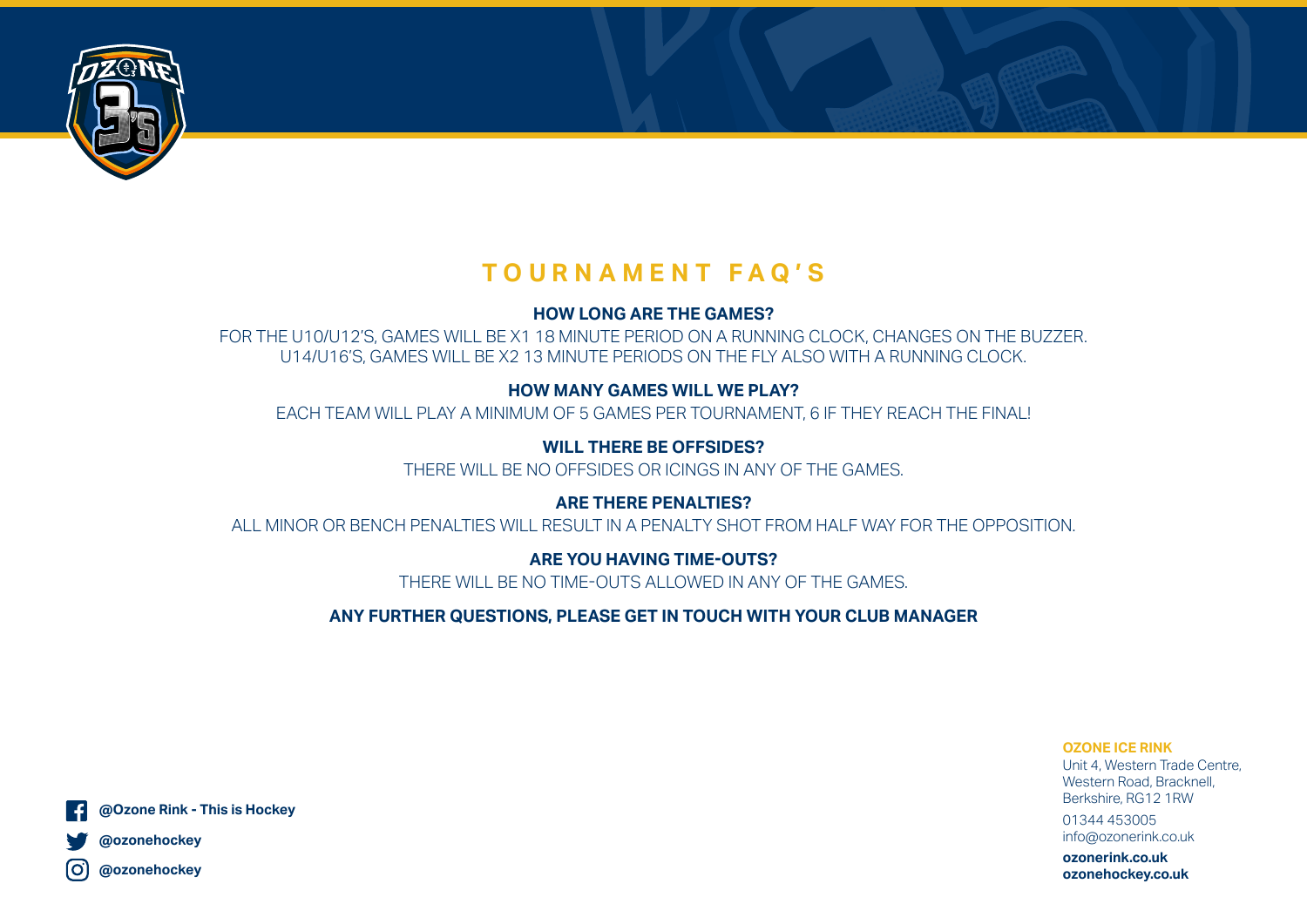

# **MORE INFORMATION**

### **SKATE SHARPENING**

SKATE SHARPENING IS AVAILABLE ON GAME DAYS. THE COST FOR THIS SERVICE IS £6.

**GLICE ARENA**

FANCY SOME OFF ICE SHOOTING INBETWEEN GAMES? OUR GLICE SHOOTING ARENA IS AVAILABLE TO USE. THIS IS BOOKED IN 30 MINUTE SLOTS AND COSTS £10 PER PERSON.



ALL GAMES CAN BE WATCHED FROM THE COMFORT OF BARDOWN, OUR PURPOSE BUILT BAR AND VIEWING GALLERY. WE'LL BE SERVING HOT BEVERAGES, COLD REFRESHMENTS, SNACKS AND HOT FOOD THROUGHOUT ALL TOURNAMENT DAYS. WE ARE ALSO FULLY LICENSED TOO! **[CLICK HERE](http://ozonerink.co.uk/wp-content/uploads/2021/08/BarDown_Menu_August_2021.pdf)** FOR A SAMPLE OF WHAT WE OFFER.

**WE ARE CASHLESS**

WE OPERATE A FULLY CASHLESS POLICY HERE AT OZONE RINK.

# **PHOTOGRAPHY POLICY**

WE WILL AT TIMES TAKE PHOTOS AND/OR VIDEO'S OF THE TOURNAMENTS FOR OUR SOCIAL MEDIA CHANNELS. PLEASE GET IN TOUCH WITH YOUR CLUB IF YOU HAVE ANY CONCERNS.

> **OZONE ICE RINK** Unit 4, Western Trade Centre, Western Road, Bracknell, Berkshire, RG12 1RW

01344 453005 info@ozonerink.co.uk

**ozonerink.co.uk ozonehockey.co.uk**

**@Ozone Rink - This is Hockey**



lO. **@ozonehockey**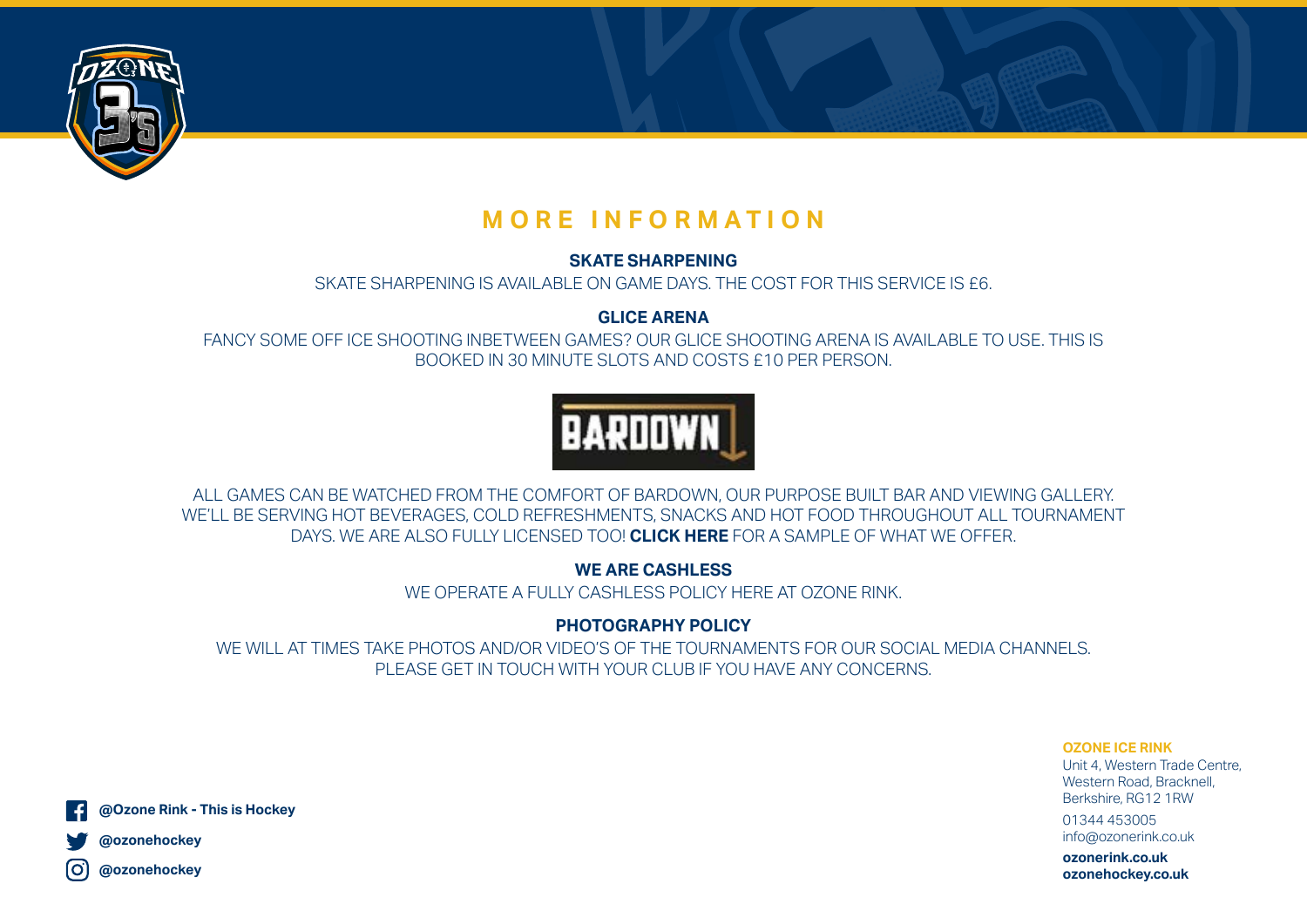

# **GETTING TO THE OZONE**

**BY CAR**

THE OZONE RINK IS CONVENIENTLY LOCATED APPROXIMATELY 15 MINUTES FROM JUNCTION 3 OF THE M3 MOTORWAY. PLEASE USE OUR POSTCODE OF **RG12 1RW** FOR SAT NAV GUIDANCE. PLEASE **[CLICK HERE](https://www.google.com/maps/place/4+Western+Rd,+Bracknell+RG12+1RW/@51.4164784,-0.7706884,17z/data=!3m1!4b1!4m5!3m4!1s0x487680baf48afa83:0x564a92fc220231b4!8m2!3d51.4164784!4d-0.7684997?shorturl=1)** FOR DIRECTIONS. IF YOU ARE ABLE TO CAR SHARE, PLEASE DO.

#### **PARKING**

PREFERRED PARKING IS SITUATED AT THE FRONT OF THE BUILDING IN THE CLEARLY MARKED BAYS. ALONG WITH ADDITIONAL PARKING SPACES LOCATED AT THE REAR OF THE BUILDING. TO ACCESS THE REAR PARKING AREA, PLEASE TAKE ONE OF THE TWO SIDE ROADS THAT RUN ALONGSIDE THE BUILDING. ON THE DAY OF THE EVENT, THERE WILL BE PARKING ATTENDANT'S ON SITE TO ASSIST WITH ARRIVALS. IF YOU PARK YOUR VEHICLE IN ONE OF THE REAR CAR PARKING SPACES, PLEASE PROCEED TO RECEPTION TO CHECK IN. PLEASE BE CONSIDERATE TO OTHER GUESTS WHEN PARKING YOUR VEHICLE. THE OZONE RINK DOES NOT ACCEPT RESPONSIBILITY FOR ANY LOSS OR DAMAGE TO VEHICLES OR THEIR CONTENTS.

#### **BY TRAIN**

BRACKNELL TRAIN STATION, WITH REGULAR SERVICES TO BOTH LONDON WATERLOO AND READING IS LOCATED JUST OVER ONE MILE AWAY AND IS ROUGHLY A 20 – 25 MINUTE WALK FROM THE RINK. A JOURNEY FROM THE STATION IN AN UBER WILL COST TYPICALLY BETWEEN £5 – £8.

#### **BY BUS**

THE BUS STOP IS CONVENIENTLY LOCATED ON THE MAIN ROAD OUTSIDE THE FRONT ENTRANCE OF THE RINK. THE ROUTES 162A AND 108 DEPART THE TRAIN AND BUS STATION AT REGULAR INTERVALS AND IS ROUGHLY A 25 MINUTE JOURNEY.

> **OZONE ICE RINK** Unit 4, Western Trade Centre, Western Road, Bracknell, Berkshire, RG12 1RW

01344 453005 info@ozonerink.co.uk

**ozonerink.co.uk ozonehockey.co.uk**

**@Ozone Rink - This is Hockey**



l Oʻ **@ozonehockey**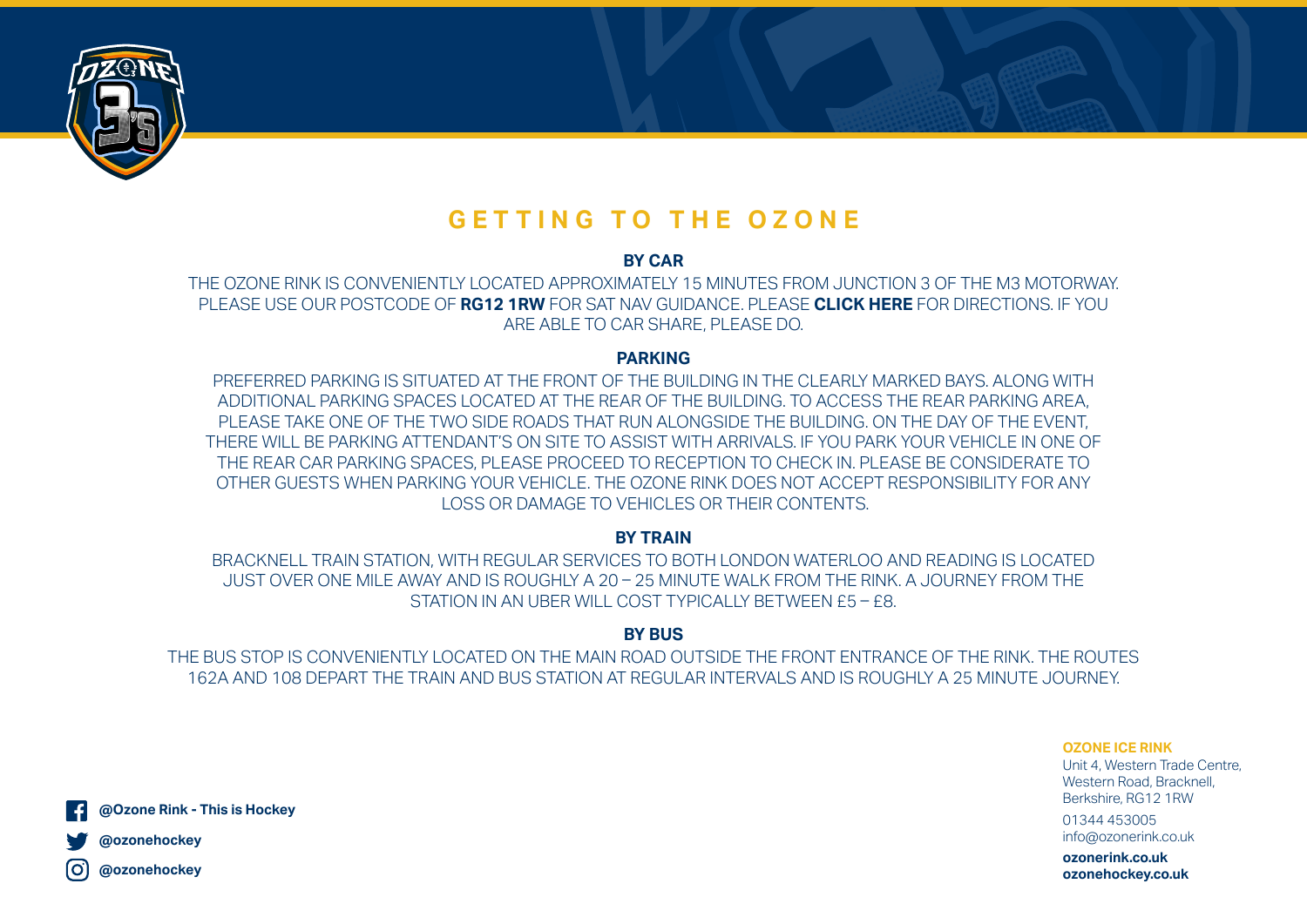

# **YOUR WELL-BEING**

#### **COVID-19**

WE WILL STILL BE DOING ALL WE CAN TO MAKE SURE OUR CUSTOMERS FEEL SAFE AND COMFORTABLE IN THEIR VISIT TO OZONE. OUR SENIOR RINK MANAGEMENT TEAM WILL BE CONTINUALLY MONITORING THE GUIDELINES AND ADVICE PROVIDED BY THE GOVERNMENT AND PUBLIC HEALTH ENGLAND AND ARE COMMITTED TO MAKING THE RIGHT DECISIONS.

### **FACE COVERINGS**

PLEASE CONTINUE TO WEAR FACE COVERINGS TO HELP PROTECT YOURSELF AND OTHER CUSTOMERS IN PUBLIC AREAS. (STAFF WILL BE ENCOURAGED TO CONTINUE TO WEAR FACE COVERINGS)

### **KEEP YOUR DISTANCE**

PLEASE CONTINUE TO BE TOTALLY RESPECTFUL OF OTHER GUESTS PERSONAL SPACE AT ALL TIMES.

**HAND WASHING**

PLEASE WASH YOUR HANDS REGULARLY AND UTILISE THE HAND SANITISER LOCATED THROUGHOUT THE RINK.

PLEASE VISIT **[OZONEHOCKEY.CO.UK/COVID-19](https://ozonehockey.co.uk/covid-19/)** FOR MORE INFORMATION.

**OZONE ICE RINK** Unit 4, Western Trade Centre, Western Road, Bracknell, Berkshire, RG12 1RW

01344 453005 info@ozonerink.co.uk

**ozonerink.co.uk ozonehockey.co.uk**



**@ozonehockey**

lO. **@ozonehockey**